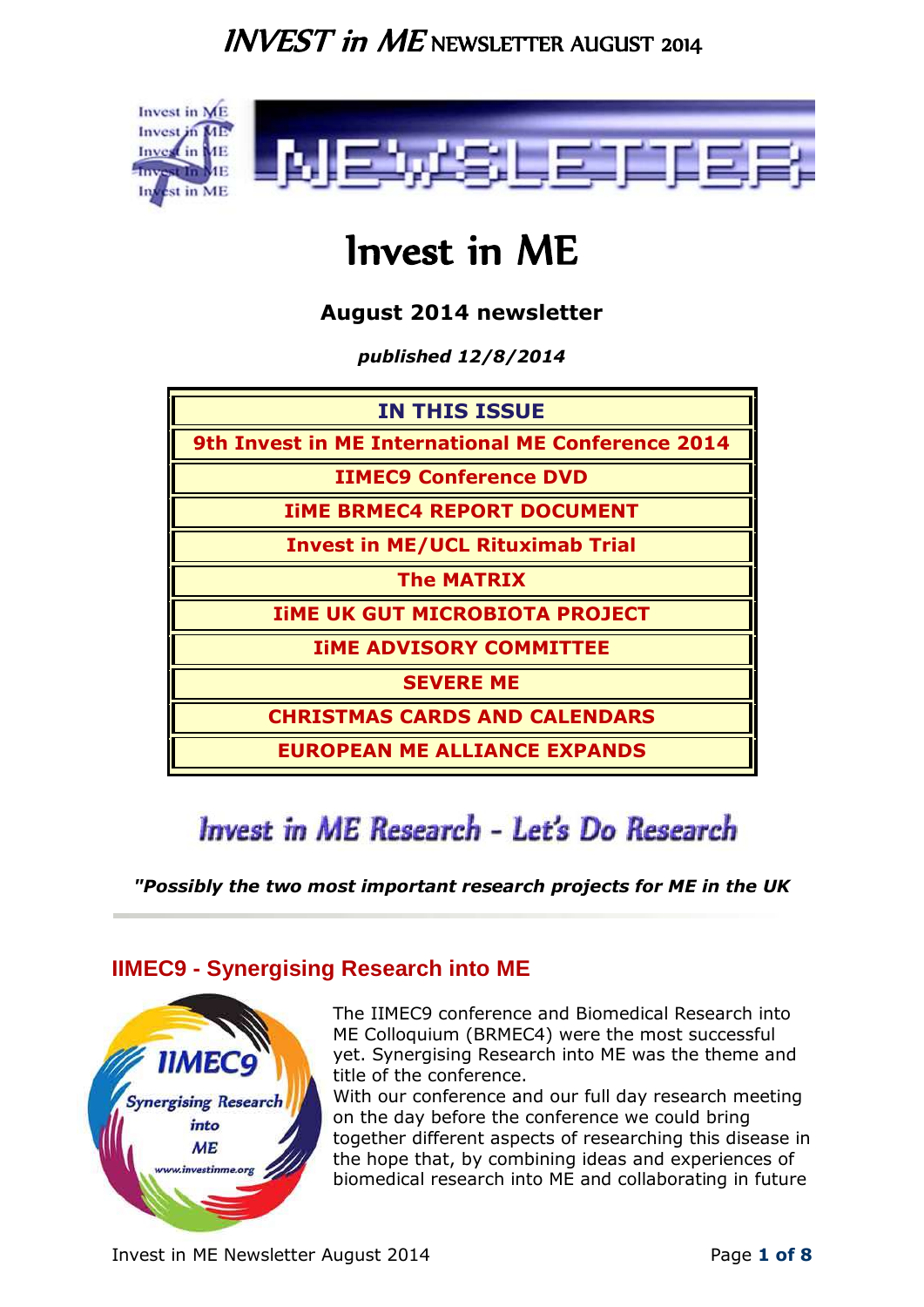research, we will enhance education and the effectiveness of research efforts. It was interesting to see a number of different meetings being spawned from the colloquium and the later pre-conference dinner.

One top international researcher wrote after the conference to us – "It was a great meeting and thank you for keeping me included in it. I am inspired even at the progress since last year, though I know we need to move light-years faster to make this change the unfortunate reality for so many patients."

A conference report has been written by Dr Ros Vallings - [click here.](http://www.investinme.eu/report.html) We believe a number of promising initiatives have occurred from these meetings.

*[Conference Journal](http://www.investinme.org/InfoCentre%20-%20Journal%20of%20IiME.htm)*

### <span id="page-1-0"></span>**IIMEC9 Conference DVD**

The IIMEC9 conference DVD is available. The 4 disc 400 minute DVD set contains all lectures and pre conference speech by Dr Nigel Speight. The DVD is region 0 PAL version and plays on computers and DVD players worldwide.

UK orders cost £14, Europe £15.50, outside Europe £17. 400 minutes of education and CPD points may be claimed by healthcare professionals viewing this DVD.

The DVD can be ordered via this link - [click here.](http://www.investinme.eu/2014%20Conference%20DVD%20Order.html)

*[Read More](http://www.investinme.eu/index.html)*



### <span id="page-1-1"></span>**IiME BRMEC4 REPORT DOCUMENT**

Prior to the conference IiME organised the 4th Biomedical Research into ME Colloquium - a research meeting which brought almost 50 biomedical researchers from nine different countries to discuss, inform, cooperate and collaborate for the future benefit of all people with ME and their families.

Most of the major initiatives concerning ME research around the world were represented at the Colloquium including those in the UK concerning IiME's UK Gut Microbiota and UK Rituximab Trial studies and the LSHTM biobank project and autonomic nervous system research at Newcastle University.

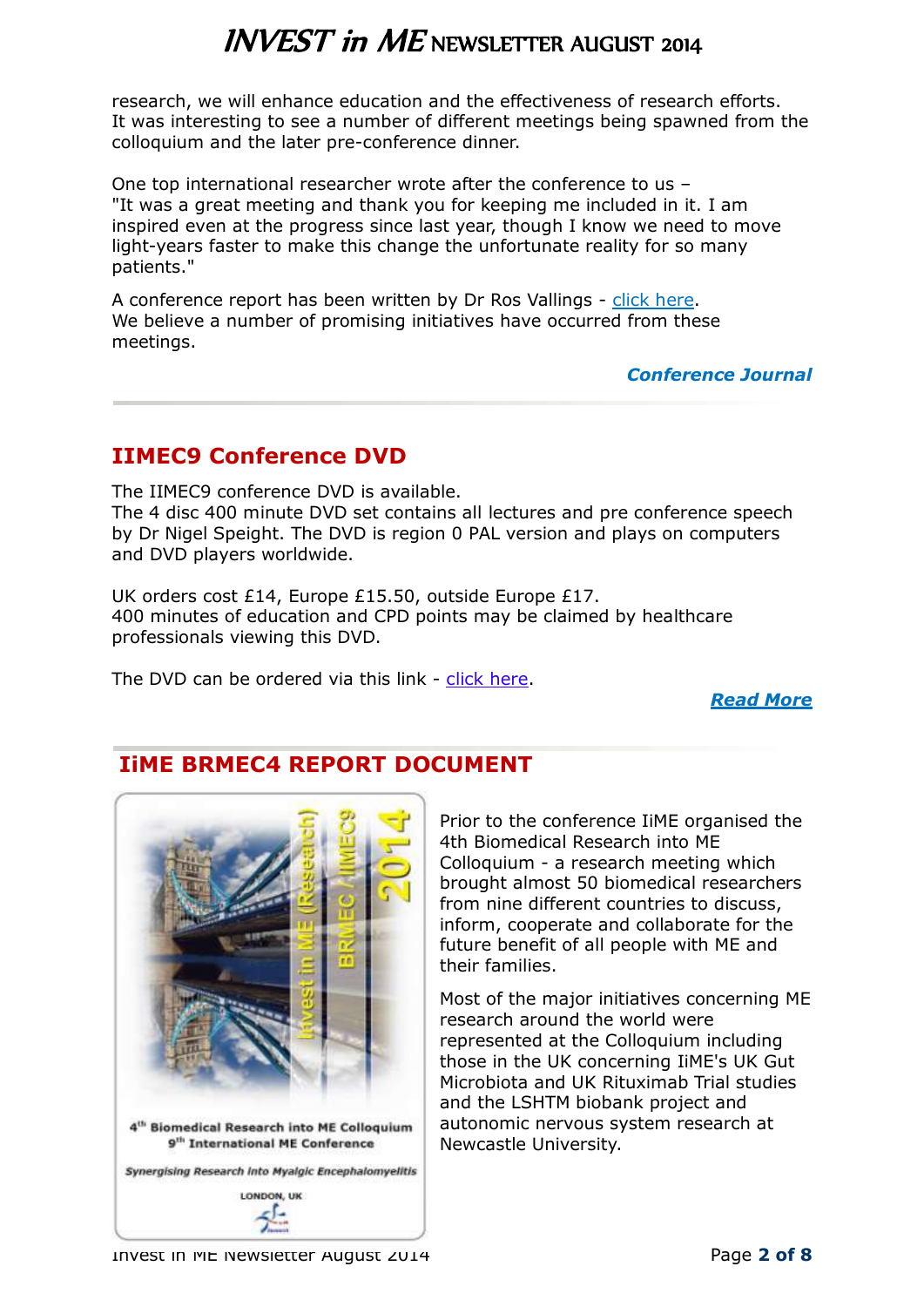The meeting was another huge success with a number of initiatives coming from the meeting.

The researchers continued to network after the meeting with several smaller groups of collaboration occurring.

IiME have produced a report for GPs and healthcare staff showing the extent of current biomedical research into ME. The booklet includes a summary by the charity's adviser, Jonathan Edwards, Emeritus Professor of Connective Tissue Medicine at UCL and is available from IiME.

We are happy to send it to any healthcare professional who may find it useful. Just let us know their address and we will post a copy to them. ME Support groups can also order copies to distribute to healthcare professionals in their area. All we would ask is a contribution toward postage costs.

*[Read More](http://www.investinme.eu/report.html)*

## <span id="page-2-0"></span>**Invest in ME/UCL Rituximab Trial**



#### **One Event Can Change Everything**

The charity is pleased to announce that our initial target for the Invest in ME/UCL rituximab clinical trial has been reached. With donations and pledges the total has surpassed £350,000.

One supporter recently donated £5000. Ambleside School in Nottingham organised a sport challenge that raised an amazing £2400. There were many other events organised by Let's Do It For ME and many individual donations from so many people, many from outside UK.

Just recently, due to a generous donation of £3000, the initial target amount was reached in full. B and J (who have requested to remain anonymous) have

donated the final £3000 toward the fund. This generous offer has taken up three slots in the MATRIX (click here) and our MATRIX fundraising page has been updated to reflect this latest wonderful gesture.

A big thank you to everyone who contributed by way of donations, publicising the fundraising or giving moral support to many fabulous fundraisers. Thank you all!

This crowd funding campaign has been an amazing effort from so many people. The list of contributors has extended around the world. This has also shown how positive and mature the ME supporters are.

This is media worthy news and it should be more widely recognised as showing what is being achieved by people with ME and their families and friends. The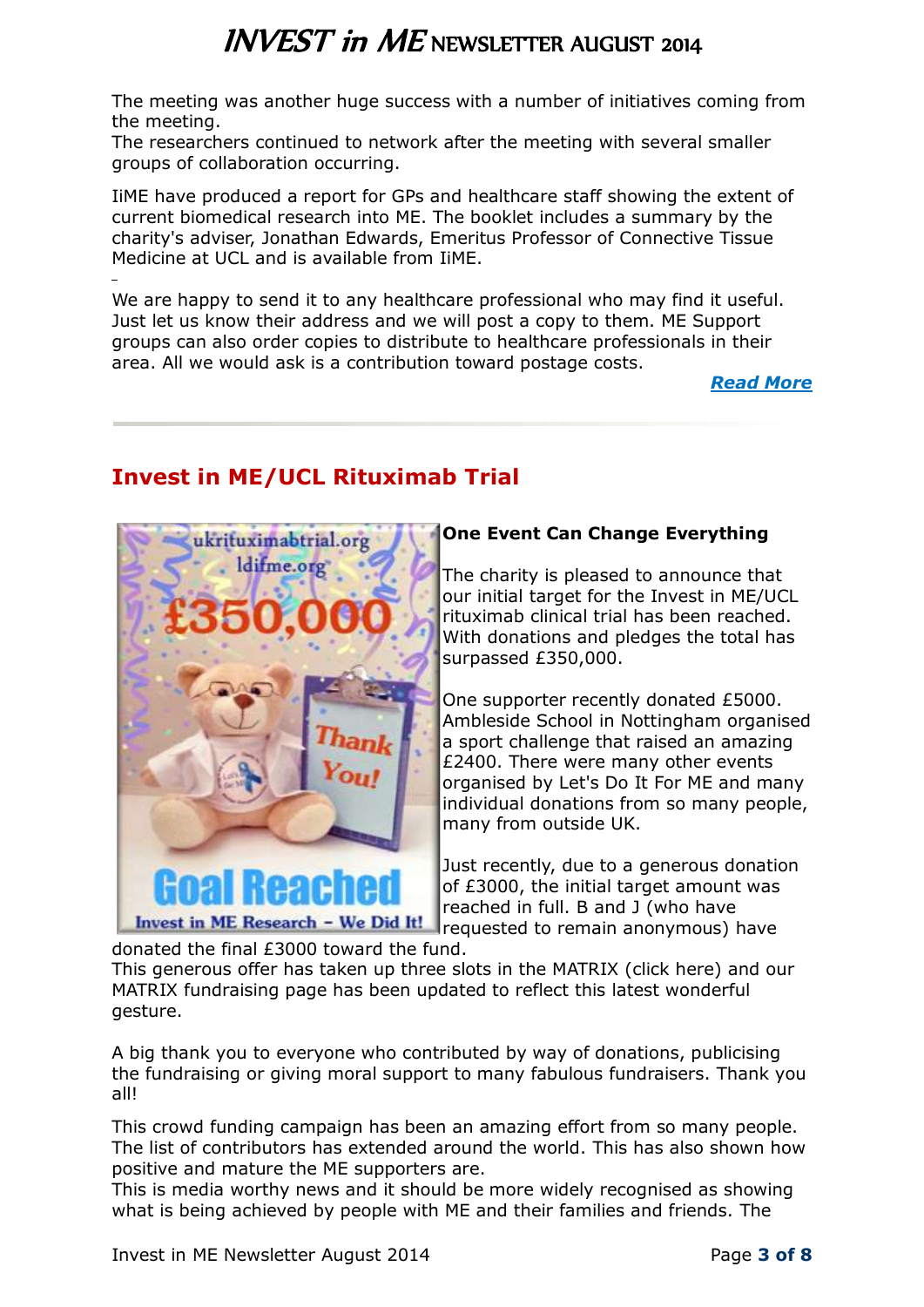innovative Let's Do It For ME campaign has inspired all of us and now there is hope for new research that will surely influence future directions.

#### **What Next?**

Although we have reached the initial target we will continue to raise funds for a contingency for the trial in case the preliminary study produces results which affect the way forward. As soon as we are in a position to announce more about this planned trial we shall do so - but the following statement demonstrates that we have come a long way in preparing for this.

Well conducted clinical trials are desperately needed for ME patients and the best evidence for a treatment so far comes from Norway and to validate this research one needs to run trials in other countries too.

We are confident that we can complement the Norwegian research by initiating the UK rituximab trial.

We continue to welcome all support for this trial and feel confident this is the correct approach. Donations to make this happen may be made via the links on the link to the right.

#### *[Newslet link](http://www.investinme.org/IIME%20UK%20Rituximab%20Trial.htm)*



- A pdf document of the UK rituximab study status to download and give to healthcare professionals <http://bit.ly/1cN4GzB>
- Two posters are available, which can be downloaded or obtained from IiME. [These are available here.](http://www.ukrituximabtrial.org/Rituximab%20news-Sep13%2002.htm)
- [The Funders page](http://www.ukrituximabtrial.org/IIMEUKRT%20Funders.htm) contains those groups who have supported Invest in ME by donating.
- [The MATRIX](http://www.ukrituximabtrial.org/IIMEUKRT%20Matrix.htm) (see later article) also contains details of those supporting the trial.
- We thank all those who are supporting us in making this important clinical trial a reality.

#### *[Rituximab Web Site](http://www.ukrituximabtrial.org/home.htm)*

<span id="page-3-0"></span>

For our rituximab contingency fund we welcome any groups, companies, organisations and individuals who wish to contribute to the funding of the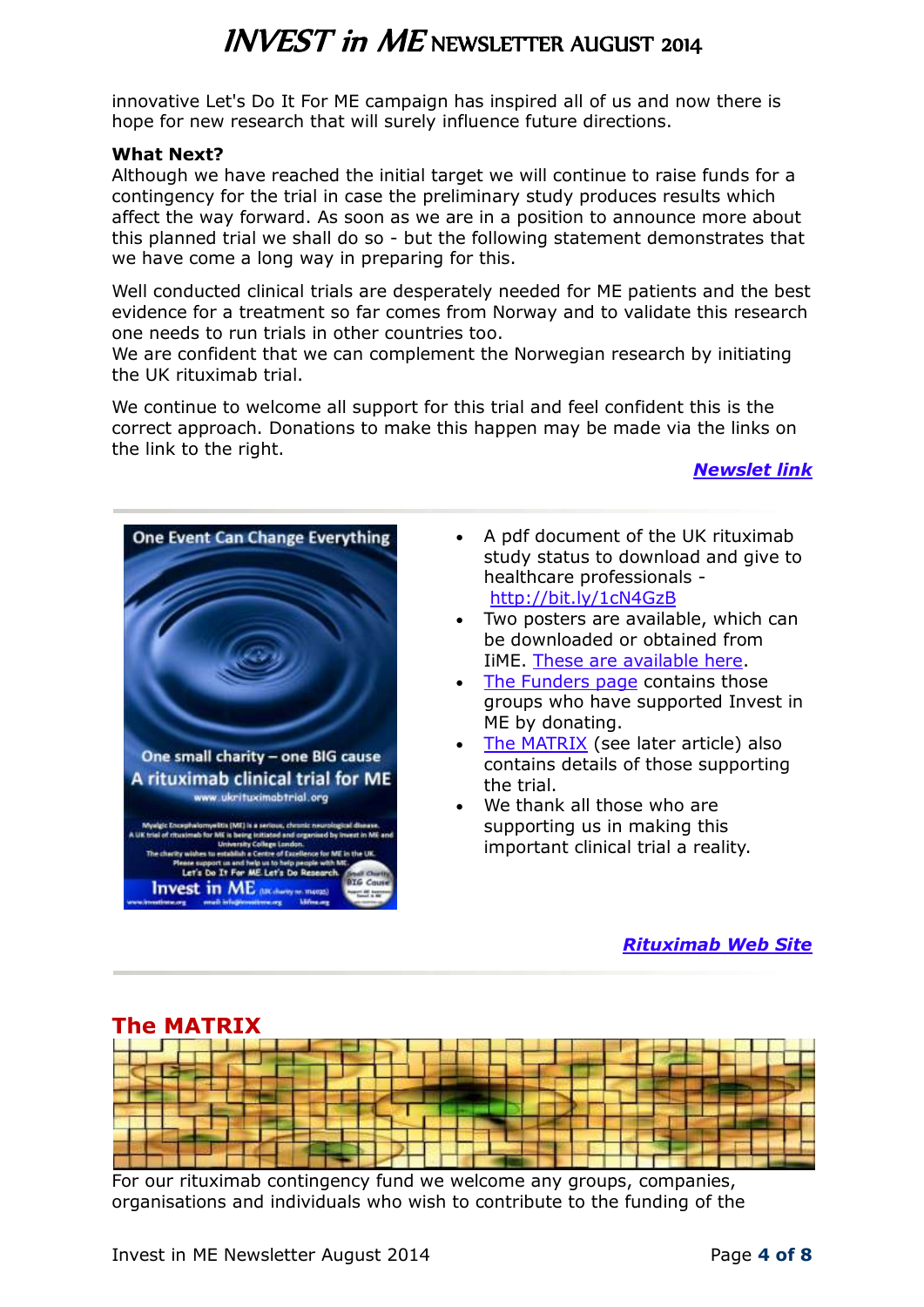IiME/UCL rituximab project to take a slot in the MATRIX - a unique way devised by IiME/LDIFME to raise awareness and funds for biomedical research into ME. See how the matrix is shaping up

her[ehttp://www.ukrituximabtrial.org/IIME%20UK%20Rituximab%20Trial%20Mat](http://www.ukrituximabtrial.org/IIME%20UK%20Rituximab%20Trial%20Matrix%2001.htm) [rix%2001.htm](http://www.ukrituximabtrial.org/IIME%20UK%20Rituximab%20Trial%20Matrix%2001.htm)

This has been a truly international collaboration with participation from Canada, USA, Australia, New Zealand, Sweden, Norway, Switzerland, Belgium, Ireland, Germany and UK.

*[The MATRIX](http://www.ukrituximabtrial.org/IIMEUKRT%20Matrix.htm)*

## <span id="page-4-0"></span>**IiME UK GUT MICROBIOTA PROJECT**

The UK Gut Microbiota project was also presented by Professor Simon Carding at the IIMEC9 conference in London and the research at IFR/UEA is now progressing after passing the ethical approval stages. More information of the project can be [found here](http://www.investinme.org/ResearchCurrentProjects.htm)

We are now raising funds for the follow-on work to this in order that the research can continue. A project is being formalised and we hope to have more news in the autumn.

The charity is also keen to extend the educational needs for ME. Funds are also sought for projects involving medical students doing a masters degree in ME related research.



The charity has updated an executive summary for MPs regarding our proposal for a UK Centre of Excellence.

This has initially been circulated to Norfolk MPs as part of a renewed attempt at progressing examinations, research and treatment in UK

for people with ME.

## <span id="page-4-1"></span>**IiME ADVISORY COMMITTEE**

Following this year's research meetings IiME have decided to formalise an advisory committee of researchers to help with planning the strategy for future biomedical research.

We hope this will allow more focus on research required to find the pathomechanism of the disease. Our existing advisors Dr Ian Gibson and Professor Jonathan Edwards will be part of that panel among others. The first meeting will take place at the end of the summer.

### <span id="page-4-2"></span>**SEVERE ME**

Anyone who was present at the IiME pre-conference dinner in London in May, or who has purchased the IIMEC9 conference DVD and listened to Dr Nigel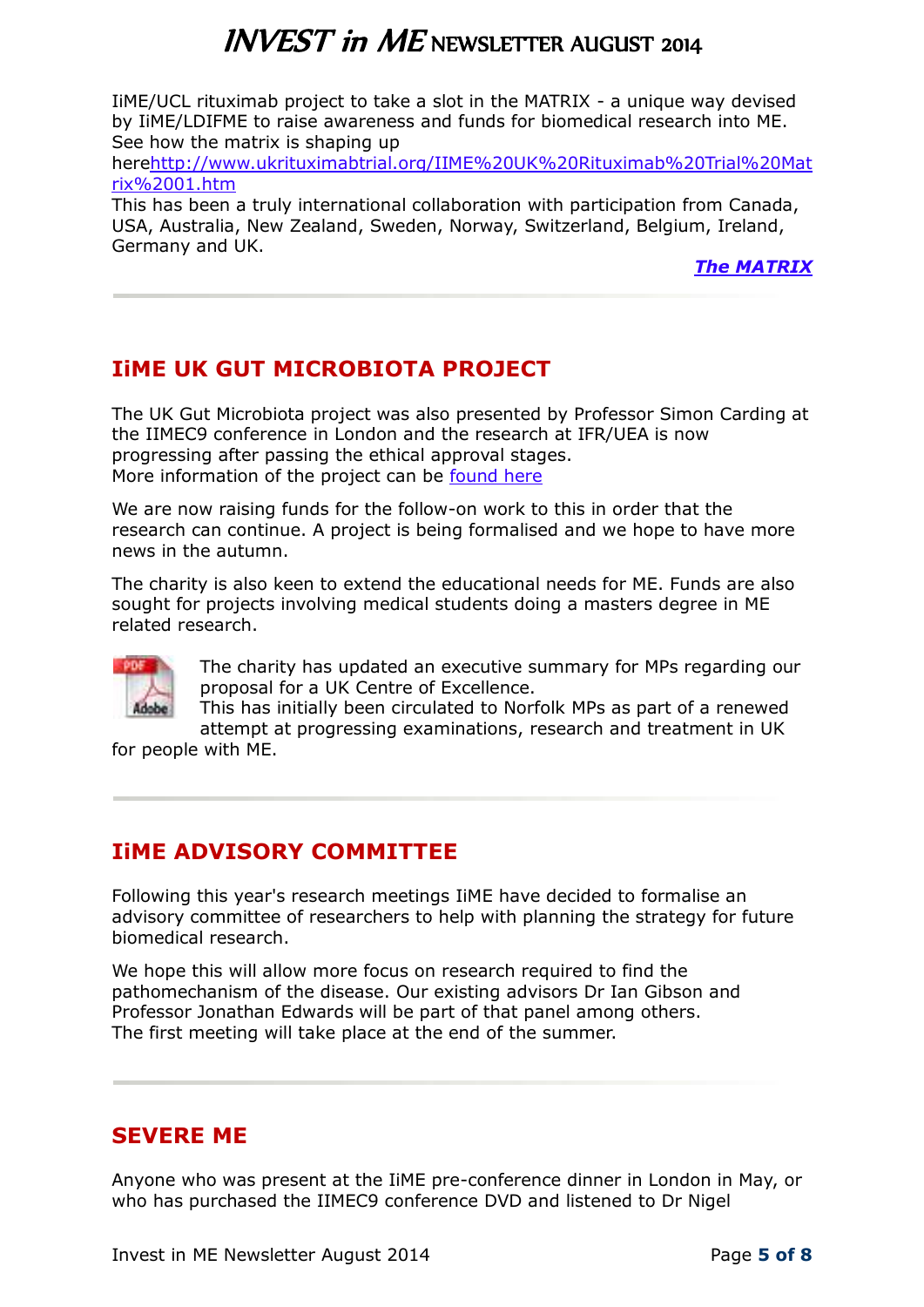Speight's presentation, would be left in no doubt about the harm being done to patients around Europe from the psychosocial view of ME.

#### Dr Nigel Speight spoke eloquently and emotionally about **Very Severe - Why Are Patients neglected and Abused?**

We left the event wondering why Dr Speight is still needing to fire-fight against a system that allows systemic abuse of very severely ill defenceless ME patients?

It is clear that patients have very little support from the establishment so it is no wonder families choose to keep very low profiles when a family member is very severely ill.

Legal and human rights and statements from NICE or from ministers seem to matter very little when diagnosis can be changed by so-called "experts" from ME to Pervasive Refusal Syndrome, Munchausen's by Proxy or something else. Who is responsible for this state of affairs?

There is little point in blaming doctors and nurses in general as they get trained and regulated by someone.

Diagnosis is still problematic as patients vary a lot and without careful history taking and the right kind of questioning many treatable conditions may be missed. On the one hand doctors need to be very careful before giving patients an ME diagnosis and on the other hand one has more success of treating patients successfully if the condition is recognised early.

But there is little excuse nowadays for healthcare professionals to be ignorant of current research into ME.

If the Department of Health can intervene when abuse in the NHS has been publicised in other areas then that department also should be morally bound to do so when ME patients are being neglected or mistreated.

When training and education or knowledge about ME is lacking (as even the chair of the RCGP admitted at our IIMEC8 conference in 2013), or even worse when it is misleading then it is necessary for that to be rectified by those entrusted with responsibility for maintaining healthcare standards.

We asked Dr Martin McShane these questions ourselves [\(click here\)](http://www.investinme.org/IIME-Newslet-1303-04.htm) in our teleconference meeting with him last year. But, even when confronted by parents of a severely ill young adult (who themselves have been victims of the systemic bias and ignorance of ME), apart from empathy it seems that the establishment just does not want to know - and certainly does not want to act.

Dr Speight says he is tired of fire-fighting. Why does he have to fire-fight?

We have long stated that it was impossible to make progress if government bodies continue to act in practice as if ME is a psychosomatic or medically unexplained condition, despite assurances that they accept the WHO classification of ME as a neurological illness classified in ICD10 G93.3. No organisation acting in this way deserves to command support and should be open for public scrutiny.

It is difficult to see how government departments, healthcare services or research-funding bodies can be influenced in the correct way if two entirely different views are being presented all under the term ME.

It is precisely because of such a misinformation that doctors are allowed to continue to remain ignorant of ME; that the DoH are allowed to play games around patient organisations; that ministers and ATOS officials can attend meetings about ME but leave and do nothing afterwards; and that national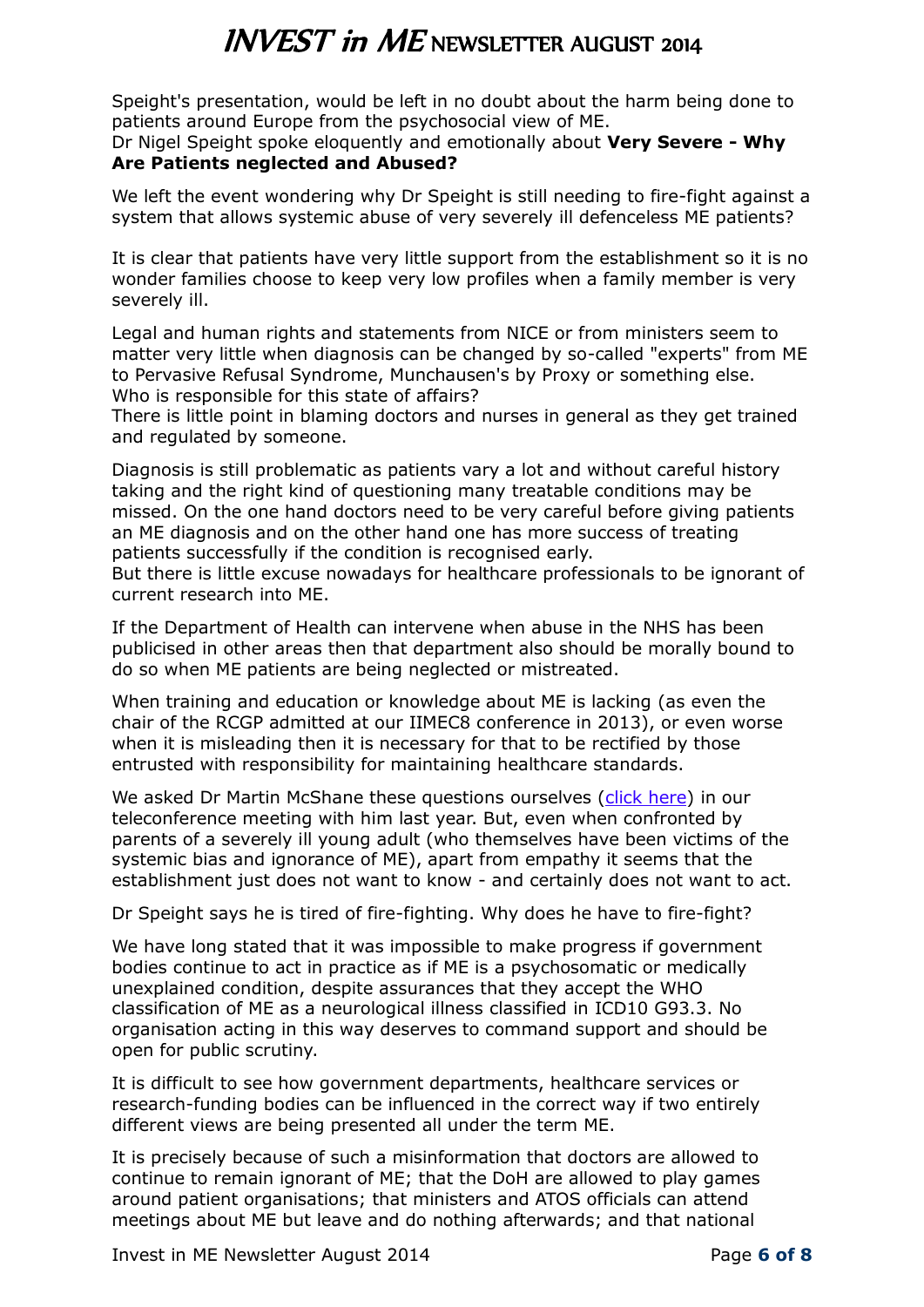<span id="page-6-1"></span>funding agencies can reject valid research proposals based on ideology and biased reviews rather than on scientific merit.

Why does Dr Speight have to fire-fight? One does not have to look far for basic answers to this question.

Dr Speight's presentation is on the IIMEC9 conference DVD - [click here](http://www.investinme.eu/2014%20Conference%20DVD%20Order.html)

Meanwhile we move things on with high-quality biomedical research. What can be stated is that without continued education and awareness campaigns by patients, advocates and organisations who have campaigned for many years for a change in strategy, and without the efforts of the biomedical researchers who have been presenting at IiME international conferences then very little progress would be made.

Certainly those organisations using public funds for research have clearly been forced into a wake-up call by patients making determined efforts to facilitate biomedical research into ME.

We have now held 9 international conferences and 4 research colloquiums biomedical research meetings which will have nothing to do with the psychosocial view of ME but are heavily structured around sharing and cooperation and international collaboration. Yet though it is important for us who we work with - it is ultimately those whom we work for that matters. IiME is working for the benefit and future of ME patients and their families.

### <span id="page-6-0"></span>**Christmas cards and Calendars**

The LDIFME team have launched the *Let's Get Snapping for ME* Xmas Card Competition.

The competition is going to be run through a Competition App.

This means that rather than emailing in photos entrants will just be able to go our Competition Page Entry Form and upload directly.

We will still have the option to accept email entries - but this will really only be for those who have problems using the form or who are not on Facebook.

The voting will purely be done via the public vote through our Gallery Page which will open on 1st Sept.

Then Invest in ME will judge the final stage.

The link for the Competition is <http://woobox.com/b83vfy>

### **European ME Alliance Expands**

In London in May IiME chaired the European ME Alliance AGM and were extremely pleased to expand EMEA NORDIC with member groups from Iceland and Finland.